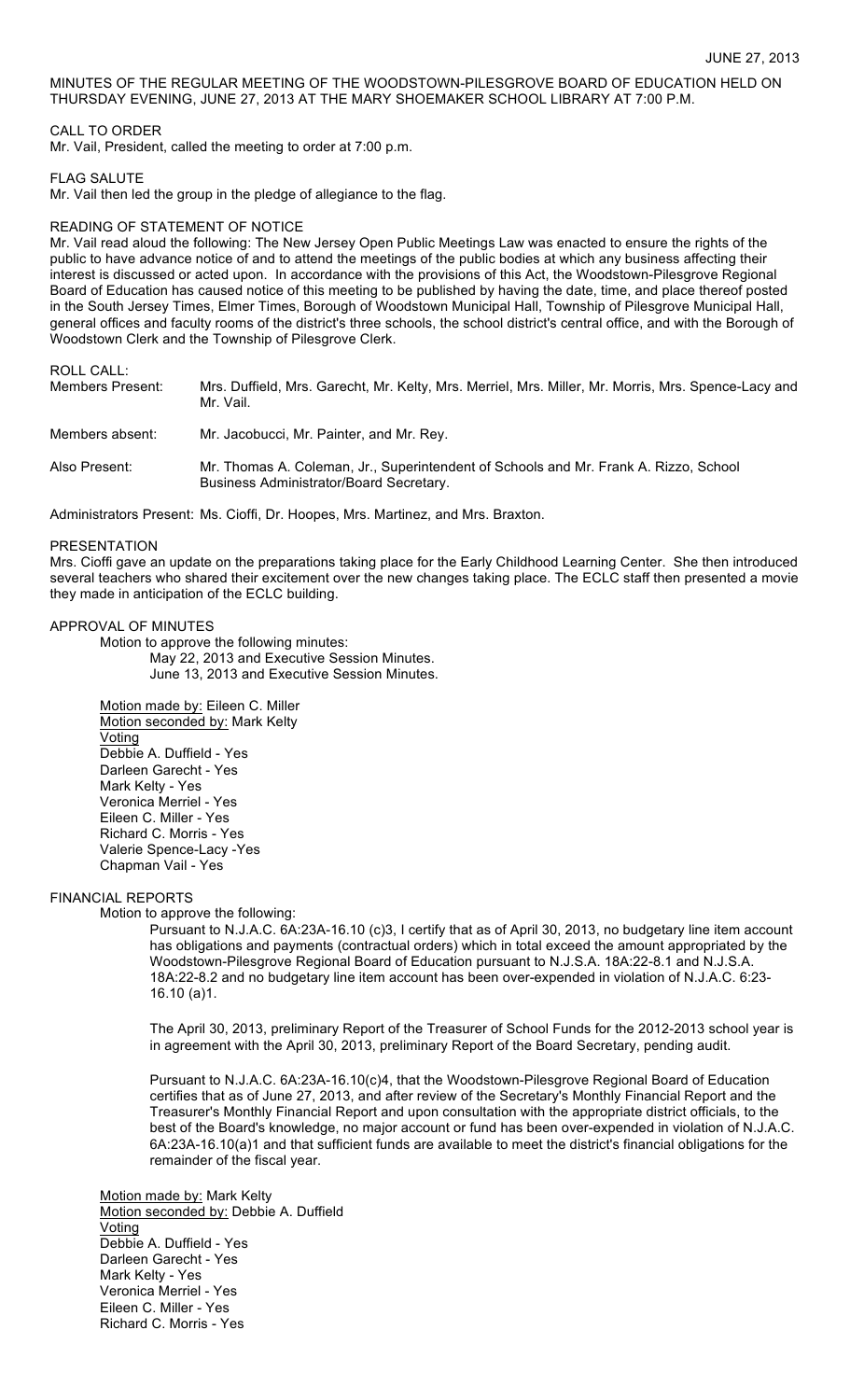Valerie Spence-Lacy -Yes Chapman Vail - Yes

Motion to approve the transfer of funds as previously approved by the Superintendent pursuant to 18A:22-8.1 for the month of April, 2013.

Motion made by: Eileen C. Miller Motion seconded by: Veronica Merriel Voting Debbie A. Duffield - Yes Darleen Garecht - Yes Mark Kelty - Yes Veronica Merriel - Yes Eileen C. Miller - Yes Richard C. Morris - Yes Valerie Spence-Lacy -Yes Chapman Vail - Yes

Motion to approve EFT's for April 2013, additional hand check payments for April 2013, and payment list for the month of June 2013.

Motion made by: Debbie A. Duffield Motion seconded by: Eileen C. Miller **Voting** Debbie A. Duffield - Yes Darleen Garecht - Yes Mark Kelty - Yes Veronica Merriel - Yes Eileen C. Miller - Yes Richard C. Morris - Yes Valerie Spence-Lacy - Yes Chapman Vail - Abstain

Motion to accept the following reports:

Student Activities Account and Athletic Account for the month of May 2013. Scholarships for the month of May 2013. Odyssey of the Mind for the month of May 2013. Cafeteria report for the month of April 2013.

Motion made by: Eileen C. Miller Motion seconded by: Veronica Merriel Voting Debbie A. Duffield - Yes Darleen Garecht - Yes Mark Kelty - Yes Veronica Merriel - Yes Eileen C. Miller - Yes Richard C. Morris - Yes Valerie Spence-Lacy -Yes Chapman Vail - Yes

Motion to accept Woodstown Community School report for the month of May 2013 (voting not applicable to sending district representatives).

Motion made by: Mark Kelty Motion seconded by: Debbie A. Duffield Voting Debbie A. Duffield - Yes Darleen Garecht - Yes Mark Kelty - Yes Eileen C. Miller - Yes Valerie Spence-Lacy - Yes Chapman Vail – Yes

#### AUDIENCE PARTICIPATION

- Colleen Prater, a resident of Woodstown, is concerned about the middle school schedule.
- Jesse Stemberger, President of the WPREA, stated that any teacher concerns pertaining to the middle school schedule would be conveyed through the WPREA. He also stated that the WPREA has great faith in the school administration and that the administration has demonstrated a strong leadership and transparency during the planning of the Woodstown Middle School schedule.

EDUCATIONAL PROGRAMS COMMITTEE REPORT AND RECOMMENDATIONS -- Mrs. Eileen Miller, Chairperson. Motion to approve the following District and High School items:

High School Harassment, Intimidation and Bullying Report dated May 2013. (NOTE: This report was acknowledged at the May meeting, and must now be approved.)

Acknowledge receipt of the High School Harassment, Intimidation and Bullying Report dated June 2013.

Summer 2013 recess practices as per the attached memorandum.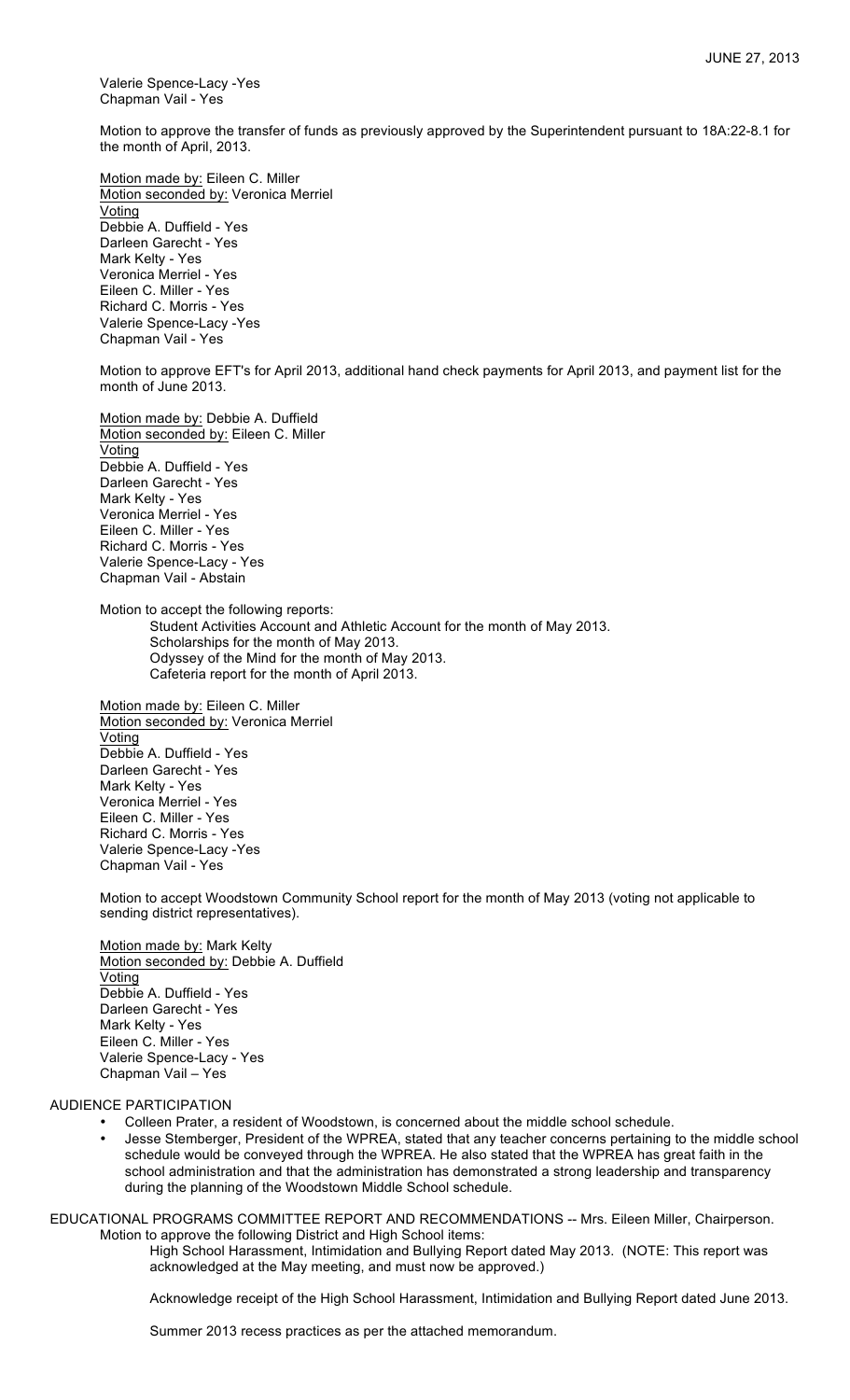High School field trips as follows:

- 07/04/13: Band to Marlton Park; parade; J. Ludlam.<br>• 09/07/13: Band to Pennsville; parade: L. Ludlam
- 09/07/13: Band to Pennsville; parade; J. Ludlam.<br>• 09/12 to 09/15/13: FEA to West Springfield MA: I
- 09/12 to 09/15/13: FFA to West Springfield, MA; Eastern States Expo; S. Cobb.
- 09/12/13: Ecology/Biology to Delaware Bay Beach, Fortescue; M. Williams.
- 09/13/13: Ecology/Biology to Delaware Bay Beach, Fortescue; M. Williams.
- 09/14/13: Band to Atlantic City; Miss America parade; J. Ludlam.
- 09/20/13: Band to Pitman High School; football game; J. Ludlam.
- 09/27/13: Ecology/Biology to Delaware Bay Beach, Fortescue; M. Williams.
- 09/27/13: Band to Glassboro High School; football game; J. Ludlam.

Class of 2014 senior class trip to Orlando, Florida, on April 29 through May 3, 2014.

Special Education Extended School Year field trip as follows:

• 07/10/13: MD Class; "Raise Your Dreams" horse farm in Woodstown; M. Martinez.

Motion made by: Eileen C. Miller Motion seconded by: Veronica Merriel **Voting** Debbie A. Duffield - Yes Darleen Garecht - Yes Mark Kelty - Yes Veronica Merriel - Yes Eileen C. Miller - Yes Richard C. Morris - Yes Valerie Spence-Lacy -Yes Chapman Vail - Yes

Motion to approve the following Middle School, Shoemaker School, and Early Childhood Learning Center items: (voting not applicable to sending district representatives)

Middle School/Shoemaker School Harassment, Intimidation and Bullying Report dated May

2013. (NOTE: This report was acknowledged at the May meeting, and must now be approved.)

Acknowledge receipt of the Middle School/Shoemaker School Harassment, Intimidation and Bullying Report dated June 2013, and to provide notification letters as required to the parents/guardians advising that this information has been provided to the Board of Education.

Home instruction recommendations as follows:

- Local ID #191114/NJSMART #9507103894 -- administrative.
- Local ID #210184/NJSMART #7690388063 -- medical.

2013-2014 Middle School Student Handbook.

Requests from the following staff members for their children to attend district schools for the 2013-2014 school year in accordance with Board Policy #5118, at an administrative fee of \$6,147.00; the Application for Non-Resident Children of Full-Time Staff Members for each have been filed with the Superintendent's Office as required:

- Christine Carpenter, Shoemaker School teacher: son to attend 6th Grade at Woodstown Middle **School.**
- Pamela Stocum, Shoemaker School teacher: son to attend Kindergarten at the Early Childhood Learning Center.

Middle School field trips as follows:

- 09/07/13: Band to Pennsville; parade; J. Ludlam.
- 09/14/13: Band to Atlantic City; Miss America parade; J. Ludlam.<br>• 09/20/13: Band to Pitman High School: football game: L. Ludlam.
- 09/20/13: Band to Pitman High School; football game; J. Ludlam.
- 09/27/13: Band to Glassboro High School; football game; J. Ludlam.
- 07/24/13: STAND Extended School Year students to Camp Edge, Alloway; summer finale; J. Fornes.

Special Education Extended School Year field trip as follows:

• 07/08/13: PSD/MD Class; "Raise Your Dreams" horse farm in Woodstown; M. Martinez.

Motion made by: Eileen C. Miller Motion seconded by: Debbie A. Duffield

Voting Debbie A. Duffield - Yes Darleen Garecht - Yes Mark Kelty - Yes Eileen C. Miller - Yes Valerie Spence-Lacy - Yes Chapman Vail – Yes

POLICY COMMITTEE REPORT AND RECOMMENDATIONS Motion to approve the following policy for first reading: Bylaw #9325 -- Meeting Procedures (Revised).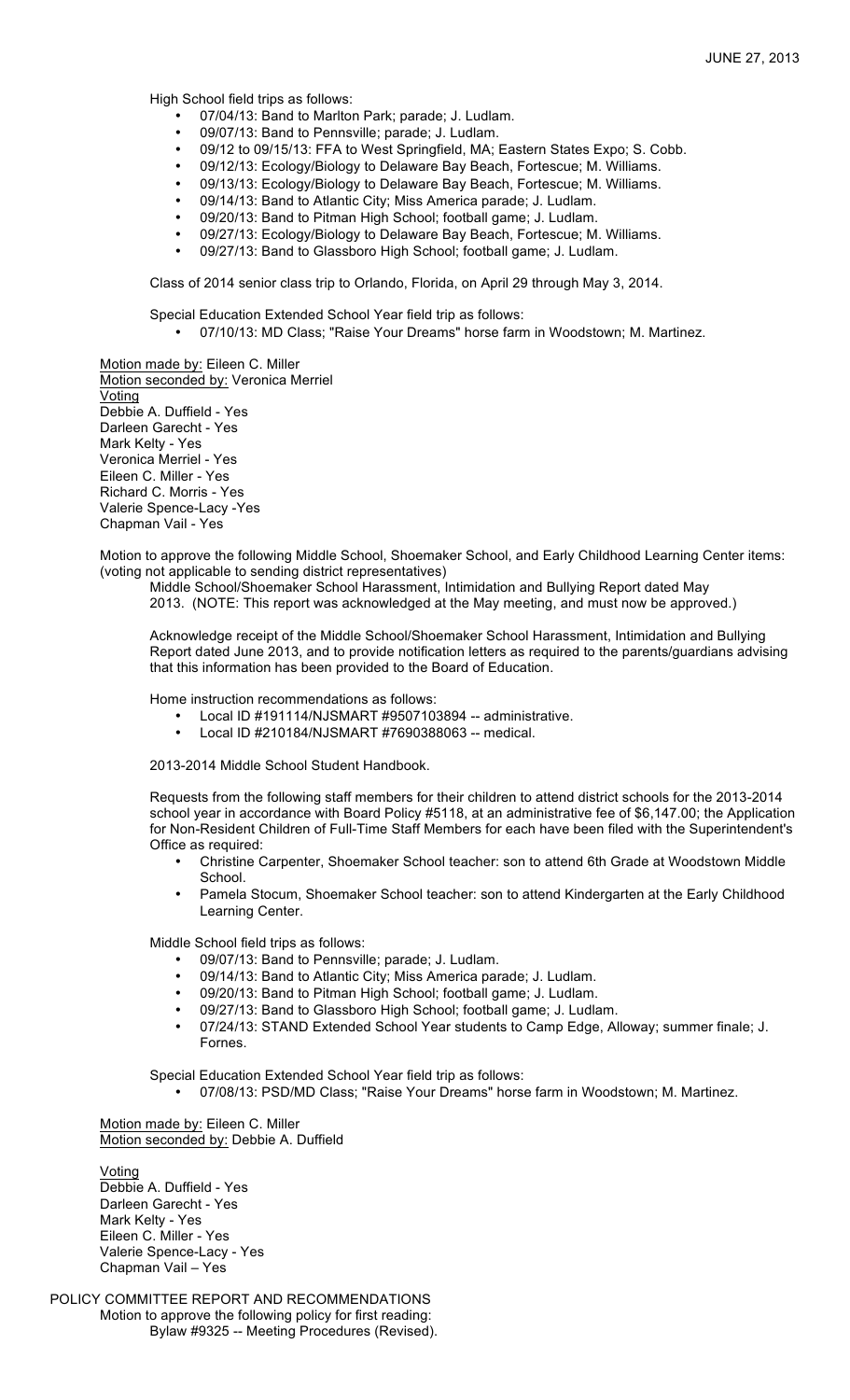Motion made by: Veronica Merriel Motion seconded by: Eileen C. Miller Voting Debbie A. Duffield - Yes Darleen Garecht - Yes Mark Kelty - Yes Veronica Merriel - Yes Eileen C. Miller - Yes Richard C. Morris - Yes Valerie Spence-Lacy -Yes Chapman Vail - Yes

Motion to approve the following policies for first reading, with the second reading being waived as follows: (voting not applicable to sending district representatives)

Policy #5020.1 -- Title I School Wide Parental/Family Involvement Policy: Woodstown Middle School (New).

Policy #5020.2 -- Title I Parental/Family Involvement Policy: Mary S. Shoemaker School (New).

Motion made by: Veronica Merriel Motion seconded by: Eileen C. Miller Voting Debbie A. Duffield - Yes Darleen Garecht - Yes Mark Kelty - Yes Eileen C. Miller - Yes Valerie Spence-Lacy - Yes Chapman Vail - Yes

Motion to adopt the following policy on second reading: Policy #9322 -- Public and Executive Sessions (Revised).

Motion made by: Veronica Merriel Motion seconded by: Mark Kelty Voting Debbie A. Duffield - Yes Darleen Garecht - Yes Mark Kelty - Yes Veronica Merriel - Yes Eileen C. Miller - Yes Richard C. Morris - Yes Valerie Spence-Lacy -Yes Chapman Vail - Yes

Motion to adopt the following regulations:

#2131 -- Evaluation of Superintendent. #3510 -- School Integrated Pest Management Plan. #3516 -- School Safety. #4112.4/#4212.4 -- Physical Examination. #4116 -- Evaluation of Non-tenured Teaching Staff Members. #4116 -- Evaluation of Tenured Teaching Staff Members. #4119.23 -- Substance Abuse. #4131/#4131.1 -- In-Service Training. #4131/#4131.1 -- Professional Development. #4231/#4231.1 -- Employee Training.

NOTE: These regulations were reviewed at the May Committee meeting.

Motion made by: Veronica Merriel Motion seconded by: Eileen C. Miller Voting Debbie A. Duffield - Yes Darleen Garecht - Yes Mark Kelty - Yes Veronica Merriel - Yes Eileen C. Miller - Yes Richard C. Morris - Yes Valerie Spence-Lacy -Yes Chapman Vail – Yes

PERSONNEL COMMITTEE REPORT AND RECOMMENDATIONS -- Mr. George Rey, Chairperson.

Motion to approve the following District and High School appointments:

Ashleigh Whitmore as High School French Teacher for the 2013-2014 school year at Bachelor's, Step 1 (\$49,575.00), pending receipt of New Jersey Department of Education teaching certification (replacement for Margaret Goodall who is retiring).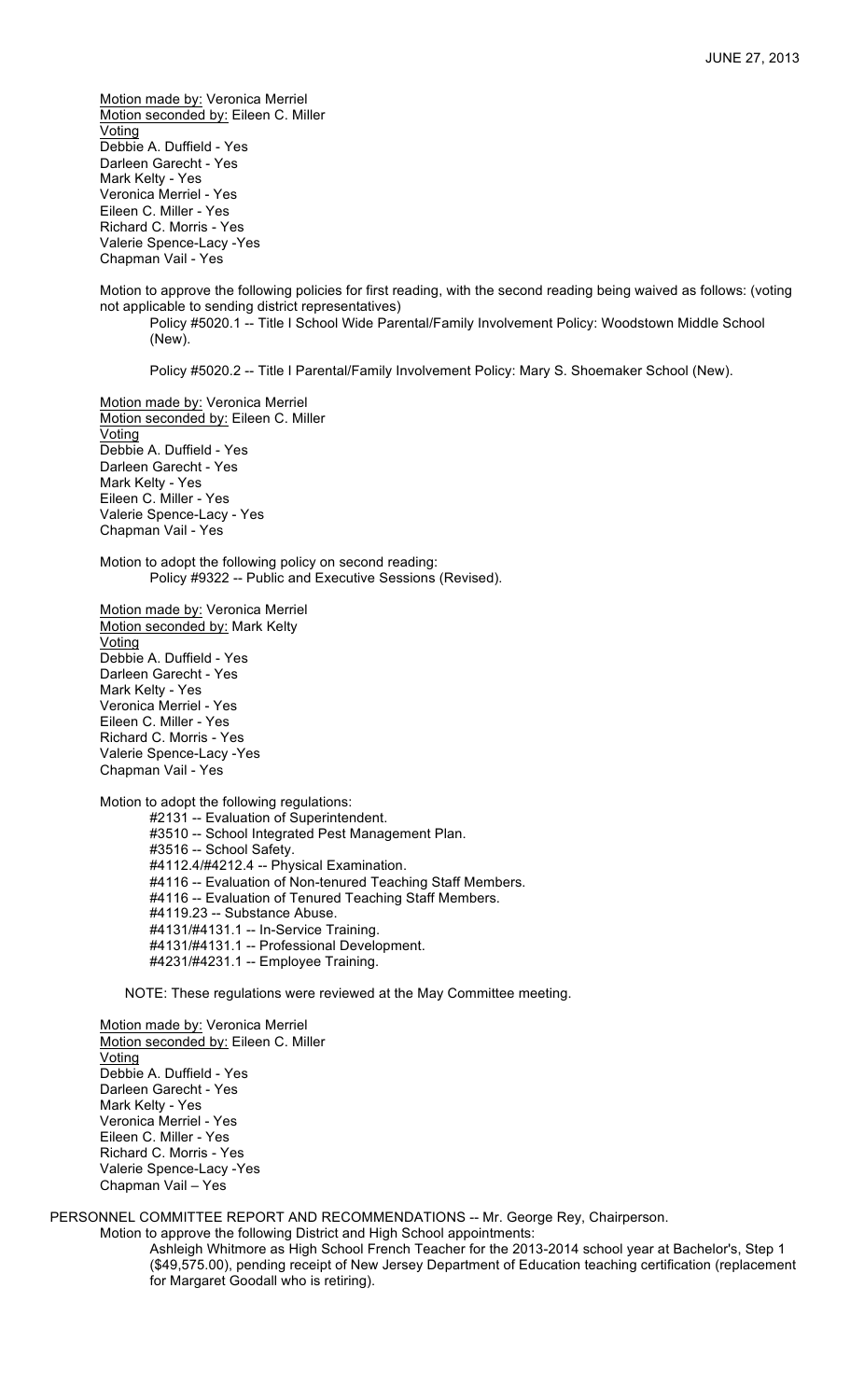Joseph Ursino as High School Guidance Counselor for the 2013-2014 school year at Master's, Step 7 (\$55,106.00 plus \$500.00 longevity, for a total annual salary of \$55,606.00) (replacement for Rosemma Ward who is retiring).

Marybeth Foyle as High School English Long-Term Substitute Teacher effective September 23, 2013, through December 13, 2013, at the established rate of \$125.00 per day, no other benefits, during Mrs. Lynch's leave of absence.

Jennifer Ferrese as Part-Time School Psychologist for the 2013-2014 school year at Master's, Step 1 (\$52,823.00), prorated to 22-1/2 hours per week (\$33,965.00), no other benefits.

Motion made by: Eileen C. Miller Motion seconded by: Valerie Spence-Lacy Voting Debbie A. Duffield - Yes Darleen Garecht - Yes Mark Kelty - Yes Veronica Merriel - Yes Eileen C. Miller - Yes Richard C. Morris - Yes Valerie Spence-Lacy -Yes Chapman Vail - Yes

Motion to approve the following District and High School items:

Acceptance of retirement notice of Chay Le, Custodian, effective July 1, 2013, with congratulations and regrets.

Acceptance of the following resignations from High School extra-duty positions for the 2013-2014 school year:

Band Director Assistant -- Anne Nowicki. Color Guard Instruction -- Jeff Maddocks. Junior Class Co-Advisor -- Joseph Frassenei. Student Council Co-Advisor -- Kristine Knorr.

Appointment of the following personnel to High School extra-duty positions for the 2013-2014 school year:

Band Director Assistant -- Jeff Maddocks.

Junior Class Advisor (Class of 2015) -- Amelia Adams. Mrs. Adams was appointed as a coadvisor on May 22, 2013, but will now be the sole advisor. Freshmen Class Advisor (Class of 2017) -- Becky McMurray. Student Council Co-Advisors -- Melissa Cifaloglio and Julie Parks. Mock Trial Advisor -- Julie Parks.

Appointment of High School Academic Team Leaders for the 2013-2014 school year as follows: English -- Paul Kranz. Math -- Sondra Hiles.

Science -- Jennifer Sorbello.

Foreign Language -- Jeri Gorman.

History -- Dan Keller.

Applied Technology -- Cheryl Levitsky. (NOTE: Mrs. Levitsky's compensation for this assignment shall be prorated for January through June only due to her leave of absence for September through December.)

Appointment of the following High School Technology Mentors for the 2013-2014 school year: Cheryl Levitsky. (NOTE: Mrs. Levitsky's compensation for this assignment shall be prorated for January through June only due to her leave of absence for September through December.)

Chris Rickard.

Appointment of 2013-2014 High School advisors to extra-duty positions for which there are no stipends; see attached.

Appointment of 2013-2014 fall and winter athletic coaches. (see page \_\_\_)

Appointment of 2013-2014 fall and winter ticket takers/sellers/scorekeepers/ timekeepers (see page \_\_\_) High School volunteers for the 2013-2014 school year. (see page \_\_\_)

Appointment of Trevor Rapa and Brandon Williams as student lan crew effective July 1, 2013, for the 2013-2014 school year. (see page \_\_\_)

Appointment of staff members for High School 2013 summer Grad Prep and One Step Ahead programs. (see page \_\_\_)

Professional development request of Andrea Bramante to attend the 2013 American School Counselor Association (ASCA) Annual Conference on June 30-July 3, 2013, in Philadelphia. (see page

Request for a Rowan University student Jennifer Mariani, to complete her clinical practice with High School English teacher Paul Kranz effective September 3, 2013, through December 19, 2013, and with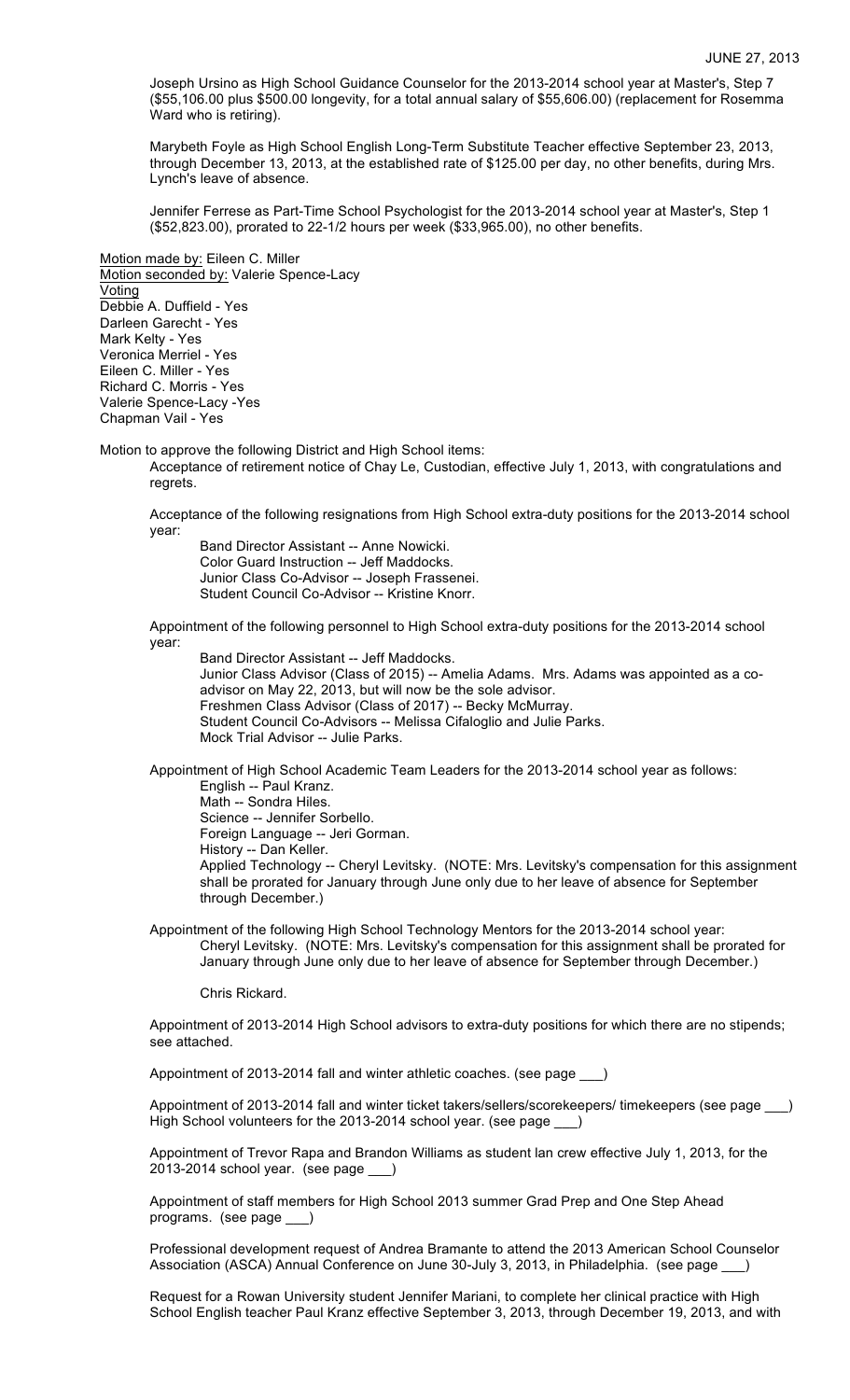High School special education teacher Kristine Knorr effective January 2, 2014, through February 14, 2014.

Establish the following substitute rates of pay for the 2013-2014 school year, which reflect no increase from last year except as otherwise stated:

- Teacher -- \$80.00 per day.
- Long-Term Substitute Teacher -- \$125.00 per day.
- Nurse -- \$133 per day.
- Nurse (extended field trips after regular school hours) -- \$30.00 per hour up to a maximum of four extra hours per day.
- Instructional Assistant -- \$80.00 per day. (NOTE: This was previously set at \$60.00 per day, but an increase is being recommended due to the difficulty in securing substitute instructional assistants when needed.)
- Clerical -- \$60.00 per day.
- Cafeteria -- \$8.00 per hour.
- Maintenance -- \$12.50 per hour.
- Lunchroom Aide -- \$8.50 per hour.
- Educational Interpreter -- \$60.00 per day.
- Principal -- \$175.00 per day.
- Assistant Principal -- \$150.00 per day.

Additions to the district substitute list as follows effective June 28, 2013:

- Jessica Dyer -- substitute teacher and substitute instructional assistant.
- Samantha Madden -- substitute teacher, substitute instructional assistant, and clerical substitute.
- Samantha Wagner -- substitute teacher.
- Andrea Wentzell -- substitute teacher.
- Judith DeLaurentiis -- clerical substitute.
- Shelia Robeson -- clerical substitute effective July 1, 2013. (NOTE: Mrs. Robeson is retiring effective July 1, 2013, and this will allow her to serve as a substitute for the district without a break in employment service.)
- Susan Lawrence -- substitute instructional assistant effective September 1, 2013. (NOTE: Mrs. Lawrence is retiring effective July 1, 2013, and this will allow her to serve as a substitute for the district without a break in employment service.)
- Marjorie Hetzer -- cafeteria substitute effective July 1, 2013. (NOTE: Mrs. Hetzer is retiring effective July 1, 2013, and this will allow her to serve as a substitute for the district without a break in employment service.)

Reappointment of district certificated staff members to the following positions for the 2013-2014 school year at the negotiated rates of pay:

Homebound instruction providers. Dance chaperones.

Appointment of instructional assistants for the Special Education Extended School Year program effective July 1-25, 2013, Mondays through Thursdays. (see page \_\_\_)

Motion made by: Eileen C. Miller Motion seconded by: Veronica Merriel **Voting** Debbie A. Duffield - Yes Darleen Garecht - Yes Mark Kelty - Yes Veronica Merriel - Yes Eileen C. Miller - Yes Richard C. Morris - Yes Valerie Spence-Lacy -Yes Chapman Vail - Yes

Motion to approve the following Middle School, Shoemaker School, and Early Childhood Learning Center appointments: (voting not applicable to sending district representatives)

Melissa Messina as a Middle School Part-Time Literacy Coach for the 2013-2014 school year at Bachelor's, Step 2 (\$49,702.00), prorated to 22-1/2 hours per week (\$31,958.00); salary to be paid from the School Improvement Plan budget.

Jennifer Hildebrand as Shoemaker School Guidance Counselor for the 2013-2014 school year at Master's, Step 5 (\$53,330.00) (replacement for Kim Nelson who moved to the Middle School).

Patricia Foster as Early Childhood Learning Center Part-Time Master Teacher/Part-Time Early Literacy Coach for the 2013-2014 school year at Bachelor's, Step 15 (\$71,296.00).

John Petsch as a Shoemaker School Special Education Teacher (Behavioral Development Program) for the 2013-2014 school year at Bachelor's, Step 1 (\$49,575.00).

Donna Simmermon as Shoemaker School 12-Month Secretary effective July 1, 2013, for the 2013-2014 school year at Step 1, 12-months (\$33,777.00) (replacement for Shelia Robeson who is retiring).

Christopher Bialecki as a Middle School Part-Time STEM Teacher for the 2013-2014 school year at Bachelor's, Step 1 (\$49,575.00), prorated to 2 hours per day (\$14,173.00); salary to be paid from the Title IA funds.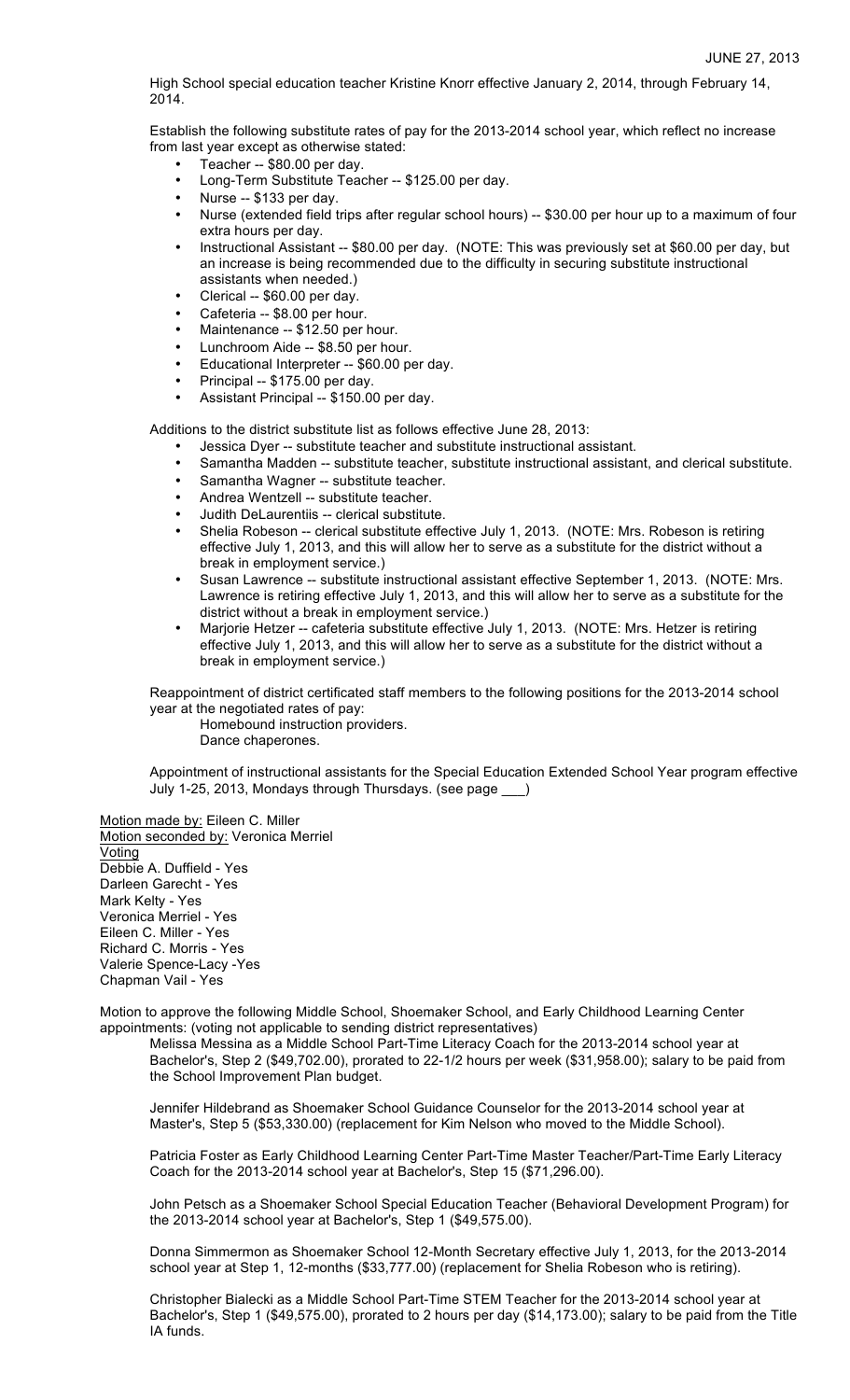Motion made by: Eileen C. Miller Motion seconded by: Valerie Spence-Lacy Voting Debbie A. Duffield - Yes Darleen Garecht - Yes Mark Kelty – Abstained from Donna Simmermon's appointment only. Veronica Merriel - Yes Eileen C. Miller - Yes Richard C. Morris - Yes Valerie Spence-Lacy - Yes Chapman Vail - Yes

Motion to approve the following Middle School, Shoemaker School, and Early Childhood Learning Center items: (voting not applicable to sending district representatives)

Appointments of the following staff for the 2013-2014 school year to positions required by the School Improvement Plan; stipends to be paid from that budget:

Data Mentors: Michelle Delaney and Alysia Thomson at an annual stipend of \$750.00 each. Family/School Liaison: Karen Lindenmuth at an annual stipend of \$1,000.00. Transition Coach: Amanda Abernethy at an annual stipend of \$750.00.

Acceptance of resignation of Jane Harvey as a Middle School Student Council Co-Advisor for the 2013- 2014 school year, and designation of Amanda Abernethy as the sole Student Council Advisor. (NOTE: Mrs. Abernethy was approved at the May 22, 2013, meeting as a co-advisor.)

Appointment of Amanda Abernethy as the Middle School Newspaper Advisor for the 2013-2014 school year.

Appointment of the following Middle School Academic Team Leaders:

6th Grade -- Chelsea Collins 7th Grade -- Joan Fornes

8th Grade -- Jennifer Kelly

Appointment of the following Middle School Technology Mentors for the 2013-2014 school year:

Don Stech Karma Stark Gayle Remster

Compensation to Middle School staff members for attendance at the following meetings/workshops: (see page

Literacy Network Math Network

Appointment of Allison Wentzell as Shoemaker School summer office worker effective July 8, 2013, through August 16, 2013, for six hours per day at the rate of \$8.00 per hour.

Appointment of Betty Land as a bus aide and Carol Bowling as a substitute bus aide for a Shoemaker School bus run for the 2013-2014 school year.

Change in pay classification for Joan Hackl, Shoemaker School Teacher, from Bachelor's to Bachelor's + 30 effective September 1, 2013, as in accordance with the negotiated agreement.

Compensation to the Shoemaker School guidance counselor to work hours during the 2013 summer as needed.

Appointment of additional paraprofessionals for the Extended Year Summer Learning Camp effective July 1-25, 2013, Mondays through Thursdays.

Motion made by: Eileen C. Miller Motion seconded by: Mark Kelty Voting Debbie A. Duffield - Yes Darleen Garecht - Yes Mark Kelty - Yes Eileen C. Miller - Yes Valerie Spence-Lacy - Yes Chapman Vail - Yes

FINANCE/FACILITIES/TRANSPORTATION COMMITTEE REPORT AND RECOMMENDATIONS -- Mr. Mark Kelty, Chairperson.

Motion to approve the following District and High School items as follows: High/Middle School Fire-Security Drills for the month of May 2013.

> Place the attached textbooks on the NJ Department of Education Textbook Sharing website. (Note: Books older than 10 years cannot be placed on the website and will be discarded.) (see page

Pittsgrove Board of Education contract for joint purchasing of paper, materials and supplies for the 2013- 2014 school year.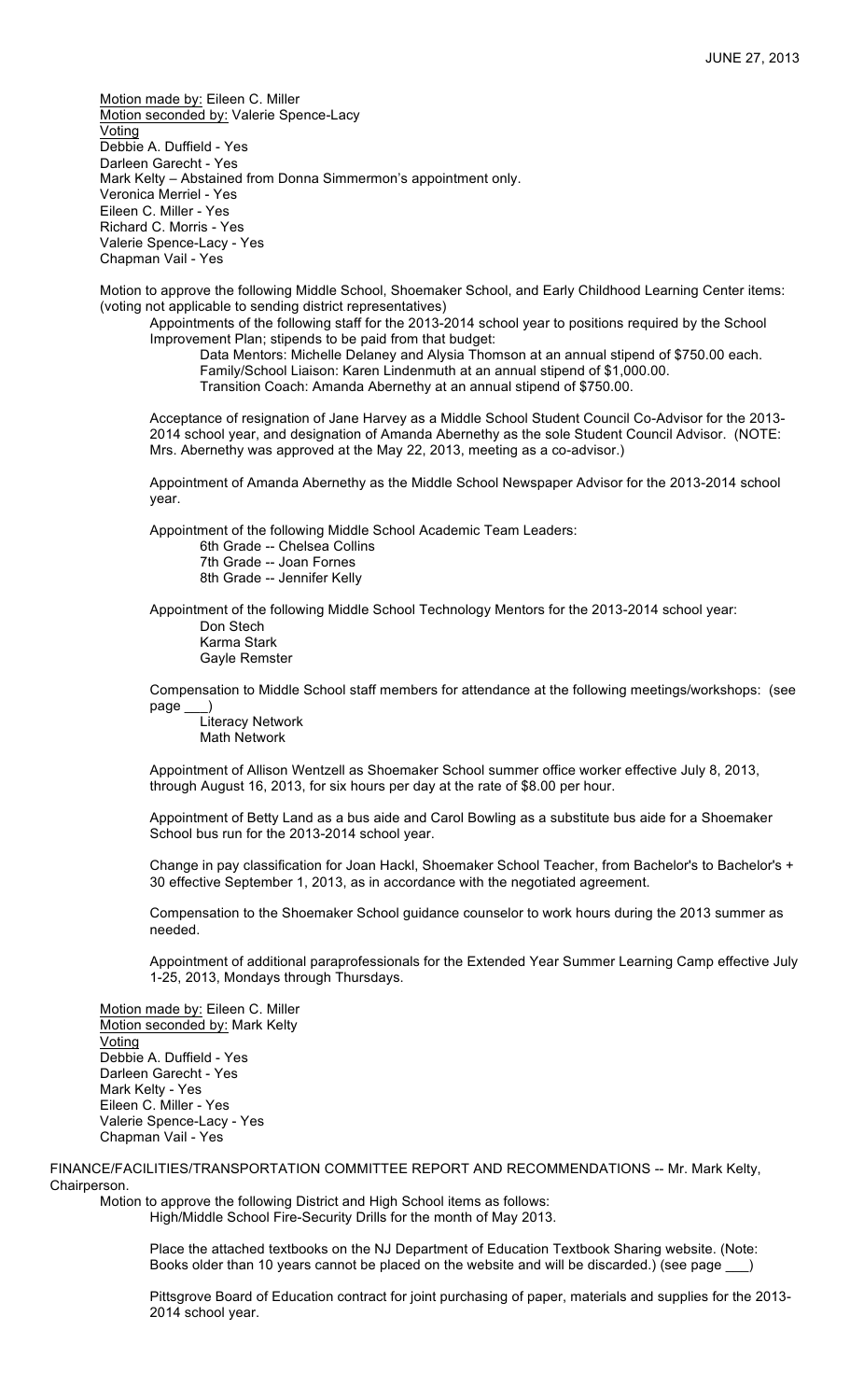Establishment of the John M. Wilson Memorial Scholarship. (see page )

New Jersey School Boards Association Insurance Group resolution for proposed changes to their name, bylaws, and changes to the make-up of the Board of Trustees and amendments. (see page \_\_\_)

Salem County Special Services School District contract for Extended School Year beginning July 8, 2013 through August 15, 2013 for high school student NJSmart #9109473166 at a cost of \$4,100.00 plus a 1:1 aide in the amount of \$3,000.00.

Centris Group Managed Services IEP software package agreement.

Oldmans School District Custodial Jointure bid award for the 2013-2014 school year.

Renewal of the following contracts with Gloucester County Special Services School District for the 2013- 2014 school year for special education out-of-district routes at CPI increase of 2.63%.

- Route Y655 to Pineland Learning Center for Middle and High School students at a total route cost per diem of \$281.09 plus a 7% administrative fee.
- Route Y774 to Bankbridge for Mary Shoemaker, Middle and High School students at a total route cost per diem of \$289.28 plus a 7% administrative fee.
- Route Y825 to Salem County Special Services School District Cumberland for Mary Shoemaker and High School students at a total route cost per diem of \$339.67 plus a 7% administrative fee.
- Route Y912 to YALE-Cherry Hill for a High School student NJSmart #7354205712 at a total route cost per diem of \$225.03 plus 7% administrative fee.
- Route Y976 to Daretown School for Mary Shoemaker, Middle and High School students at a total route cost per diem of \$122.95 plus a 7% administrative fee.

Renewal of the following contract with Gloucester County Special Services School District for the 2013- 2014 school year for special education in-district routes at CPI increase of 2.63%.

Route Y916 to Job Sampling locations in Woodstown-Pilesgrove area for High School students at a per diem of \$57.50 plus a 7% administrative fee.

Renewal of the following contracts with Gloucester County Special Services School District for the 2013- 2014 school year for Salem County Vo-Tech routes to and from Woodstown High School at CPI of 2.63%.

- Route Y915A for High School students at a per diem of \$80.51 plus a 7% administrative fee.
- Route Y915B for High School students at a per diem of \$80.51 plus a 7% administrative fee.

Contract with Gloucester County Special Services School District for quoted special education out-ofdistrict transportation routes for summer of 2013 as follows:

- Route SS338 to HollyDell School for a High School student NJSmart #6796610656 at a total route cost of \$169.90 per diem plus a 7% administrative fee.
- Route SS349 to Salem County Special Services School District-Cumberland for High School and Middle School students NJSmart #9109473166 and #3458309534 at a total route cost of \$311.00 per diem plus a 7% administrative fee.
- Route SS355 to YALE school-Cherry Hill from High School student NJSmart #4971130297 at a total route cost of \$211.05 per diem plus a 7% administrative fee.

(Note for GCSSSD Transportation items with per diems: All per diem costs listed above are the total route cost. Some of the routes contain students from other districts. Therefore, Gloucester County Special Services School District will prorate the cost per diem accordingly.)

Motion made by: Mark Kelty Motion seconded by: Veronica Merriel Voting Debbie A. Duffield - Yes Darleen Garecht - Yes Mark Kelty - Yes Veronica Merriel - Yes Eileen C. Miller - Yes Richard C. Morris - Yes Valerie Spence-Lacy -Yes Chapman Vail - Yes

Motion to approve the following Middle School, Shoemaker School, and Early Childhood Learning Center items (voting not applicable to sending district representatives):

Acceptance of the Mary Shoemaker Fire-Security Drills for the month of May 2013.

Acceptance of donations to the Tri-M Music Honor Society from Elmer Grange No. 29 in the amount of \$727.00 and the New Jersey State Grange in the amount of \$727.00. These funds along with fundraiser funds from the Tri-M will be donated to a school that was devastated by Hurricane Sandy. (Note: School to be determined).

Approval of a Maintenance Reserve withdrawal in the amount of \$49,800.00 for the elementary school multi-purpose floor.

Salem County Special Services School District contract for Extended School Year beginning July 8, 2013 through August 15, 2013 for elementary school students NJSmart #1899672199 and #3458309534 at a cost of \$4,100.00 per student.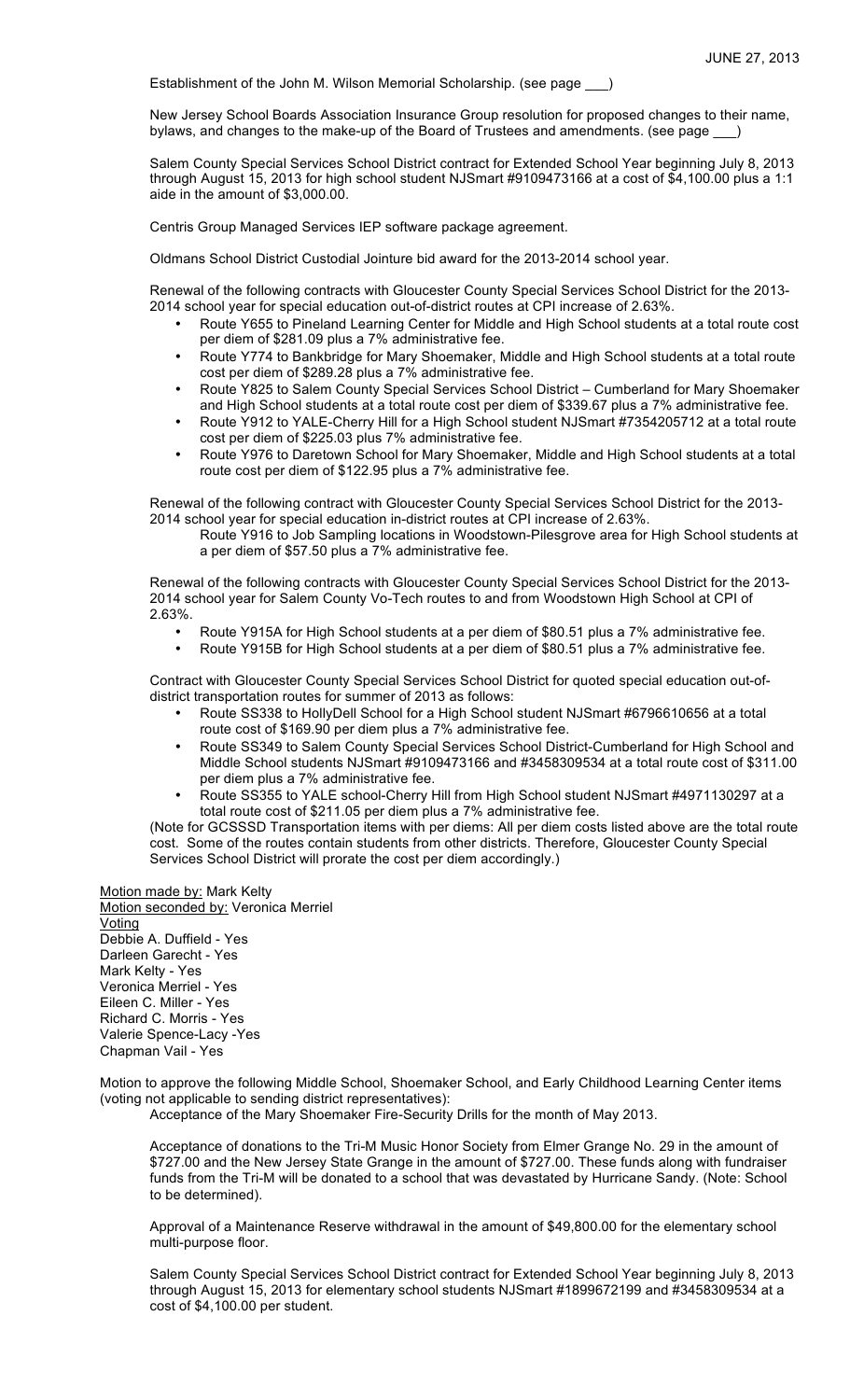Addendum #4 to transportation contract TR2, route SP1 for the addition of 22 miles at \$1.50 per mile beginning May 8, 2013 to May 23, 2013 for two students, one from Mary S. Shoemaker School (NJSMART #6223939302) and one from Woodstown Middle School (NJSMART #3168639854) to be transported to and from Carneys Point to Woodstown Middle School and Mary S. Shoemaker School.

Addendum #5 to transportation contract TR2, route SP1 for the addition of 14 miles at \$1.50 per mile beginning May 28, 2013 to the end of the 2012-2013 school year for two students, one from Mary S. Shoemaker School (NJSMART #6223939302) and one from Woodstown Middle School (NJSMART #3168639854) to be transported to and from Mullica Hill to Woodstown Middle School and Mary S. Shoemaker School.

Renewal of the following contracts with Gloucester County Special Services School District for the 2013- 2014 school year for special education in-district routes at CPI increase of 2.63%.

- Route Y794 to Mary S. Shoemaker School at a total route cost per diem of \$152.11 plus a 7% administrative fee.
- Route Y978 to Mary S. Shoemaker School for Pre-K mid-day at a total route cost per diem of \$90.31 plus a 7% administrative fee.

Contract with Gloucester County Special Services School District for quoted special education out-ofdistrict transportation routes for summer of 2013 as follows:

- Route SS334 to Bankbridge Reg-South for Middle School student (NJSmart #1709115870) at a total route cost of \$258.00 per diem plus a 7% administrative fee.
- Route SS348 to Pineland Learning Center for a Middle School student (NJSmart #9507103894) at a total route cost of \$228.45 per diem plus a 7% administrative fee.
- Route SS337 to Bankbridge Development Center for a Mary Shoemaker School student (NJSmart #1416288941) at a total route cost of \$244.00 per diem plus a 7% administrative fee.
- Route SS351 Salem County Special Services School District-Daretown School elementary student (NJSmart #1899672199) to be transported to Salem County Vocational Technical School for summer classes at a total route cost of \$186.00 per diem plus a 7% administrative fee.

Contract with Gloucester County Special Services School District for quoted special education in-district routes for summer 2013.

- Route SS345 to Mary S. Shoemaker School for Mary Shoemaker, Middle School and High School students to attend the Summer Learning Program held at Mary Shoemaker School at a total route cost of \$179.00 per diem plus a 7% administrative fee.
- Route SS346 to Mary S. Shoemaker School for Summer Learning Program for Mary Shoemaker, Middle School and High School students at a total route cost of \$179.00 per diem plus a 7% administrative fee.

Contract with Gloucester County Special Services School District for quoted regular education transportation in-district routes for summer 2013.

- Route SS358 to Mary S. Shoemaker School for Mary Shoemaker School students for the Summer Learning Program at a total route cost of \$175.00 per diem plus a 7% administrative fee. • Route SS359 to Mary S. Shoemaker School for Mary Shoemaker School students for the
- Summer Learning Program at a total route cost of \$175.00 per diem plus a 7% administrative fee.
- Route SS360 to Woodstown Middle School for Middle School students for the Summer STAND Program at a total route cost of \$150.00 per diem plus a 7% administrative fee. The transportation cost will be paid by Title 1.
- Route SS361 to Woodstown Middle School for Middle school students for the Summer STAND Program at a total route cost of \$160.00 per diem plus a 7% administrative fee. The transportation cost will be paid by Title 1.

(Note for GCSSSD Transportation items with per diems: All per diem costs listed above are the total route cost. Some of the routes contain students from other districts. Therefore, Gloucester County Special Services School District will prorate the cost per diem accordingly.)

Early Childhood Learning Center Underground Utility Easement Agreement.

Early Childhood Learning Center Overhead Utility Easement Agreement.

Motion made by: Mark Kelty Motion seconded by: Valerie Spence-Lacy Voting Debbie A. Duffield - Yes Darleen Garecht - Yes Mark Kelty - Yes Veronica Merriel - No Vote Eileen C. Miller - Yes Richard C. Morris - No Vote Valerie Spence-Lacy - Yes Chapman Vail - Yes

OLD BUSINESS ITEMS – None

NEW BUSINESS ITEMS – None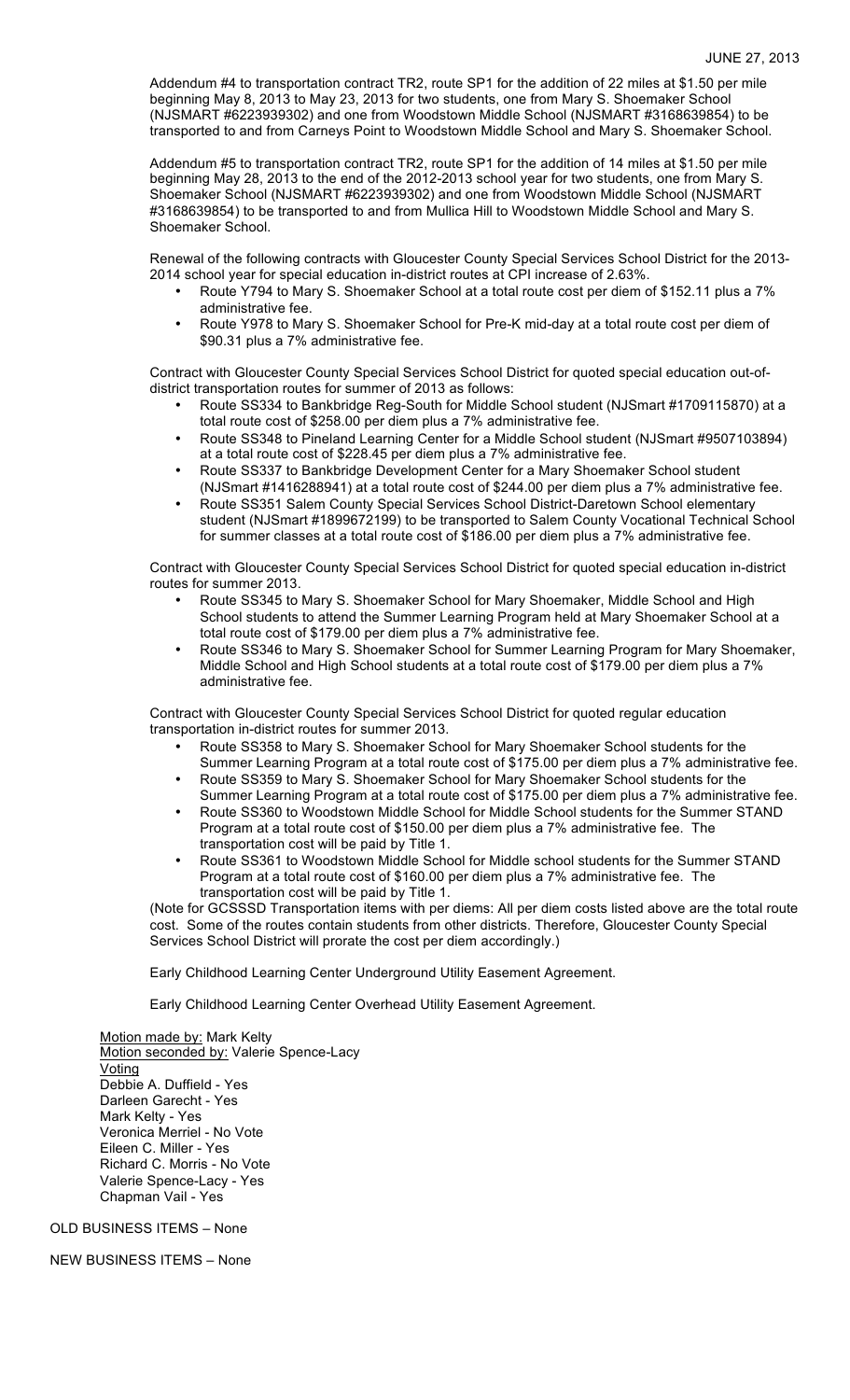# OTHER REPORTS

President -- Mr. Chapman Vail reported the following:

- Mr. Vail congratulated Dr. Hoopes and Mr. Fargnoli for pulling off an excellent graduation due to the weather.
- The ROD grant will be discussed this summer.

Superintendent -- Mr. Thomas A. Coleman, Jr. reported the following:

- Closing ceremonies were a challenge this school year. Mr. Coleman praised Dr. Hoopes and his team for getting it done.
- Gave congratulations to Mrs. Cioffi for her leadership in the ECLC transition process.

Business Administrator -- Mr. Frank A. Rizzo reported the following:

- Tomorrow the high school will be without water for a few hours.
- Anticipating foundation approval next week.
- Asbestos has been uncovered and is being professionally removed.
- The ECLC building plans have been approved at the state level.

#### ADMINISTRATIVE REPORTS

Attached to Superintendent's Monthly Report and delivered under separate cover.

#### SENDING DISTRICT REPORTS

Alloway Township -- Mr. Richard Morris. -- Nothing to report. Upper Pittsgrove Township -- Mrs. Ronny Merriel. -- Nothing to report.

SCHOOL AGE CHILD CARE (SACC) REPORT -- Mrs. Eileen Miller Mrs. Miller had nothing to report.

#### DELEGATE REPORT

Mrs. Miller had nothing to report.

#### FUTURE MEETINGS

- July 16, 2013 -- Policy Committee, 5:30 p.m., district office.
- July 16, 2013 -- Finance/Facilities Committee, 6:30 p.m., district office.
- July 18, 2013 -- Personnel Committee, 5:30 p.m., district office.
- July 18, 2013 -- Ed Programs Committee, 6:30 p.m., district office.
- July 25, 2013 -- Regular Board Meeting, 7:00 p.m., Mary S. Shoemaker School Library.

# FOR YOUR INFORMATION

Enrollment Reports. Suspension Reports.

# RECESS INTO EXECUTIVE SESSION

The Open Public Meetings Act allows the Board to enter into executive session for confidential matters (N.J.S.A. 10:4- 12b). Matters discussed in executive session will remain confidential until such time as the need for confidentiality no longer exists.

Motion that the Board of Education enter into executive session, by resolution, to discuss personnel and contract negotiations. It is expected that the executive session will last approximately 30 minutes. The Board will reconvene in open public session immediately following. Formal action may or may not be taken as a result of the executive session. (8:17 p.m.)

Motion made by: Veronica Merriel Motion seconded by: Eileen C. Miller **Voting** Debbie A. Duffield - Yes Darleen Garecht - Yes Mark Kelty - Yes Veronica Merriel - Yes Eileen C. Miller - Yes Richard C. Morris - Yes Valerie Spence-Lacy -Yes Chapman Vail - Yes

# RESUMPTION OF PUBLIC PORTION OF THE MEETING

Motion to resume the public portion of the meeting at 8:44 p.m.

Motion made by: Mark Kelty Motion seconded by: Eileen C. Miller Voting Debbie A. Duffield - Yes Darleen Garecht - Yes Mark Kelty - Yes Veronica Merriel - Yes Eileen C. Miller - Yes Richard C. Morris - Yes Valerie Spence-Lacy -Yes Chapman Vail - Yes